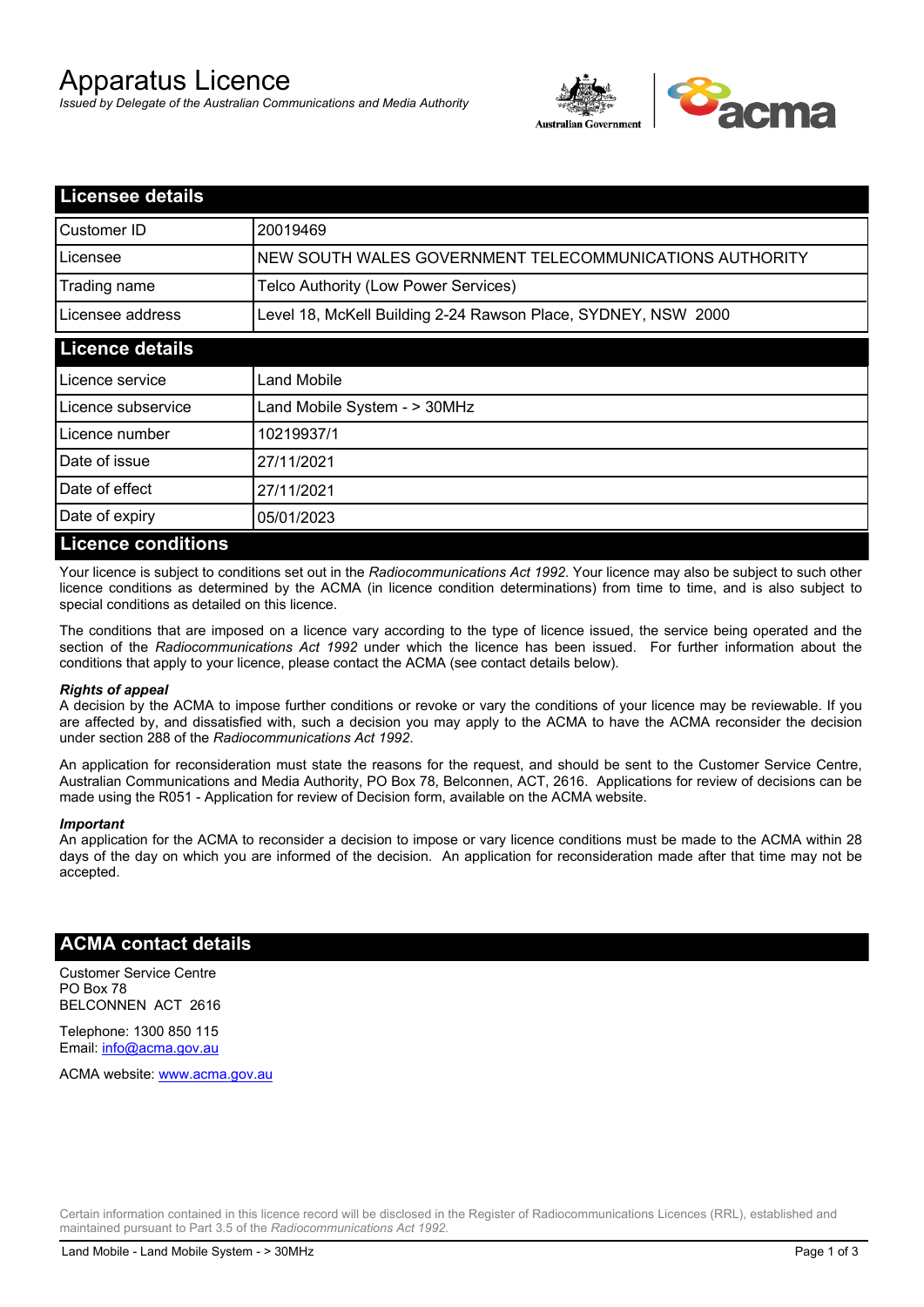## **Special Conditions applying to licence no.: 10219937/1**

This licence limits the operation of the service to within the premises at the location specified on the licence. Use of the service outside these boundaries is not permitted.

The level of power in the adjacent channel must not exceed -16dBm.

The level of all discreet spurious components, measured at the output of the transmitter, must not exceed -30dBm.

## **Advisory Notes applying to licence no.: 10219937/1**

Conditions applicable to the operation of Land Mobile System station(s) authorised under this licence can be found in the Radiocommunications Licence Conditions (Apparatus Licence) Determination and the Radiocommunications Licence Conditions (Land Mobile Licence) Determination. Copies of these determinations are available from the ACMA and from the ACMA home page (www.acma.gov.au).